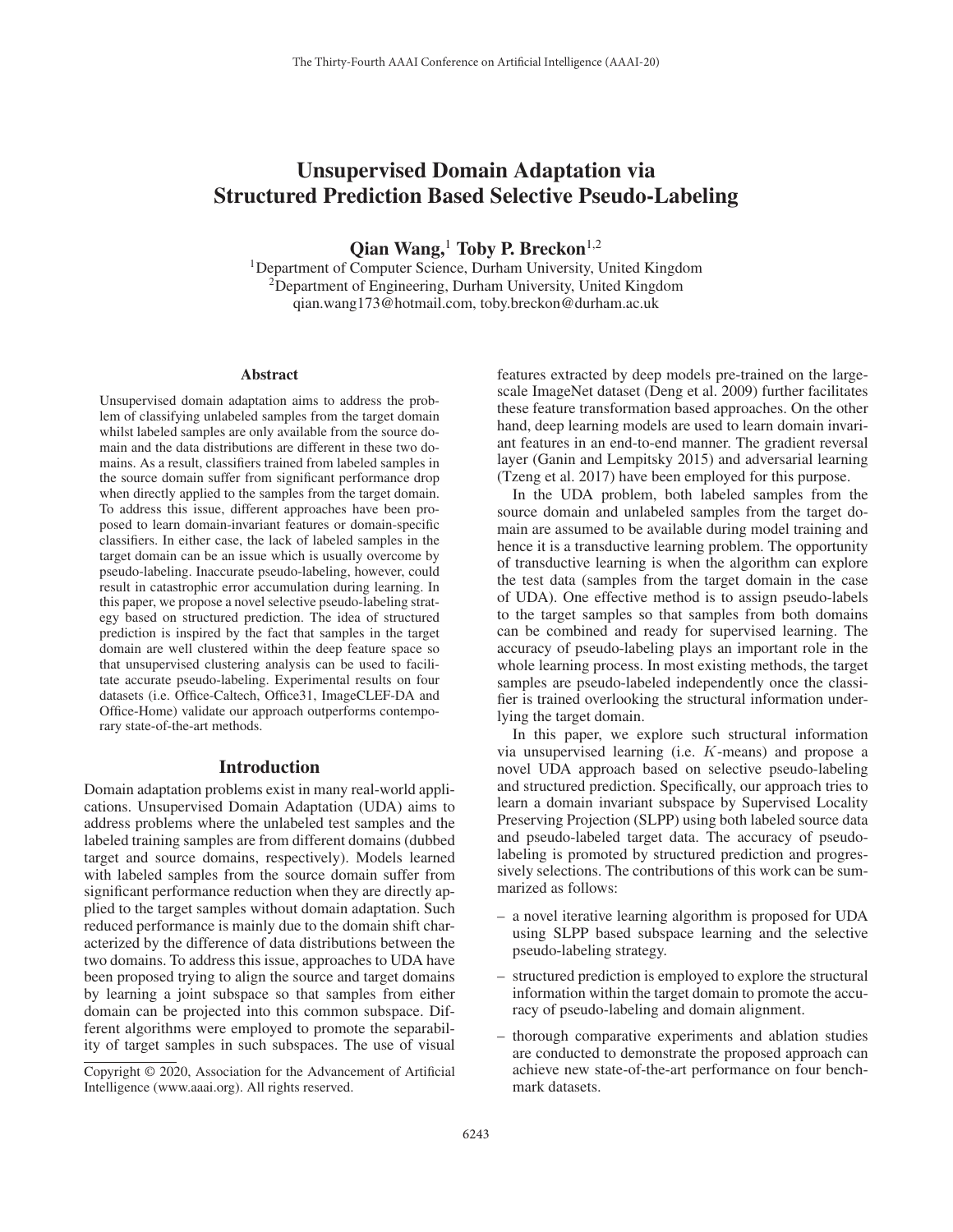# Related Work

Early works on UDA problems aim to align the marginal distributions of source and target domains (Gong et al. 2012; Ganin and Lempitsky 2015; Sun, Feng, and Saenko 2016). With aligned marginal distributions, it is not guaranteed to produce good classification results as the conditional distribution of the target domain can be misaligned with that of the source domain. This is mainly due to the lack of labeled target samples. To overcome this issue, many UDA approaches have employed pseudo-labeling strategies during learning (Long et al. 2013; Zhang, Li, and Ogunbona 2017; Wang et al. 2018; Pei et al. 2018; Zhang et al. 2018; Wang, Bu, and Breckon 2019; Chen et al. 2019b). Pseudo labeling the target samples allows to align the conditional distributions of source and target domains with traditional supervised learning algorithms. To give a sketch of how existing works handle the issue of lacking labeled samples in the target domain, in this section, we review related works on UDA by dividing them into three categories: *approaches without pseudo-labeling*, *pseudo-labeling without selection* and *pseudo-labeling with selection*.

#### Approaches without Pseudo-Labeling

Approaches to UDA aiming to align the marginal distributions of source and target domains can be realized via minimising the Maximum Mean Discrepancy (MMD) (Long et al. 2014; Sun, Feng, and Saenko 2016). The same idea has also been employed in deep learning based approaches to learning domain invariant features (Long et al. 2015; Sun and Saenko 2016; Long et al. 2016; Chen et al. 2019a). Alternatively, the same goal can be achieved by the gradient reversal layer (Ganin and Lempitsky 2015; Ganin et al. 2016) or generative adversarial loss (Tzeng et al. 2017). Although these models can learn domain invariant features which are also discriminative for the source domain, the separability of target samples is not guaranteed since the conditional distributions are not explicitly aligned. More recently, domain-symmetric networks were proposed to promote the alignment of joint distributions of feature and category across source and target domains (Zhang et al. 2019). In contrast to these approaches, pseudo-labeling target samples is another effective way to promote the alignment of conditional distributions.

#### Pseudo-Labeling without Selection

Pseudo-labeling without selection assigns pseudo-labels to all samples in the target domain. Two strategies, i.e. hard labeling (Long et al. 2013; Zhang, Li, and Ogunbona 2017; Wang et al. 2018) and soft labeling (Pei et al. 2018), have been employed in existing works. The strategy of hard labeling assigns a pseudo-label  $\hat{y}$  to each unlabeled sample without considering the confidence. It can be achieved by a classifier trained on labeled source samples (Long et al. 2013; Zhang, Li, and Ogunbona 2017; Wang et al. 2018). The pseudo-labeled target samples together with labeled source samples are used to learn an improved classification model. By iterative learning, the pseudo-labeling is expected to be progressively more accurate until convergence. The problem of such hard pseudo-labeling is that mis-labeled samples by a weak classifier in the initial stage of the iterative learning can cause serious harm to the subsequent learning process. To address this issue, soft labeling was employed in (Pei et al. 2018). The strategy of soft labeling assigns the conditional probability of each class  $p(c|x)$  given a target sample  $x$ , which results in a pseudo-labeling vector  $\hat{y} = \{p(c_1|x), p(c_2|x), ..., p(c_{|\mathcal{C}|}|x)\}\in [0,1]^{\mathcal{|C|}}$ , where  $|\mathcal{C}|$ is the number of classes. The soft label  $\hat{y}$  can be updated during iterative learning and the final classification results can be derived by selecting the class with the highest probability. Soft labeling is naturally suitable for neural network based approaches whose outputs are usually a vector of conditional probabilities. For instance, in the Multi-Adversarial Domain Adaptation (MADA) approach (Pei et al. 2018), the soft pseudo-label of a target sample is used to determine how much this sample should be attended to different classspecific domain discriminators.

## Pseudo-Labeling with Selection

Selective pseudo-labeling is the other way to alleviate the mis-labeling issue (Zhang et al. 2018; Wang, Bu, and Breckon 2019; Chen et al. 2019b). Similar to the soft labeling strategy, selective pseudo-labeling also takes into consideration the confidence in target sample labeling but in a different manner. Specifically, a subset of target samples are selected to be assigned with pseudo labels and only these pseudo-labeled target samples are combined with source samples in the next iteration of learning. The idea is that at the beginning the classifier is weak so that only a small fraction of the target samples can be correctly classified. When the classifier gets stronger after each iteration of learning, more target samples can be correctly classified hence should be pseudo-labeled and participate in the learning process. One key factor in such algorithms is the criterion of sample selection for pseudo-labeling. An easy-to-hard strategy was employed in (Chen et al. 2019b). Target samples whose similarity scores are higher than a threshold are selected for pseudo-labeling and this threshold is updated after each iteration of learning so that more unlabeled target samples can be selected. One limitation of this sample selection strategy is the risk of biasing to "easy" classes and the selected samples in the first iterations can be dominated by these "easy" classes. As a result, the learned model will be seriously biased to the "easy" classes. To address this issue, a class-wise sample selection strategy was proposed in (Wang, Bu, and Breckon 2019). Samples are selected for each class independently so that pseudo-labeled target samples will contribute to the alignment of conditional distribution for each class during learning. In this paper, we propose a novel approach to selective pseudo-labeling by exploring the structural information within the unlabeled target samples.

#### Proposed Method

The proposed method aims to align the conditional distributions of source and target domains. We employ Supervised Locality Preserving Projection (SLPP) (He and Niyogi 2004) as an enabling technique to learn a projection matrix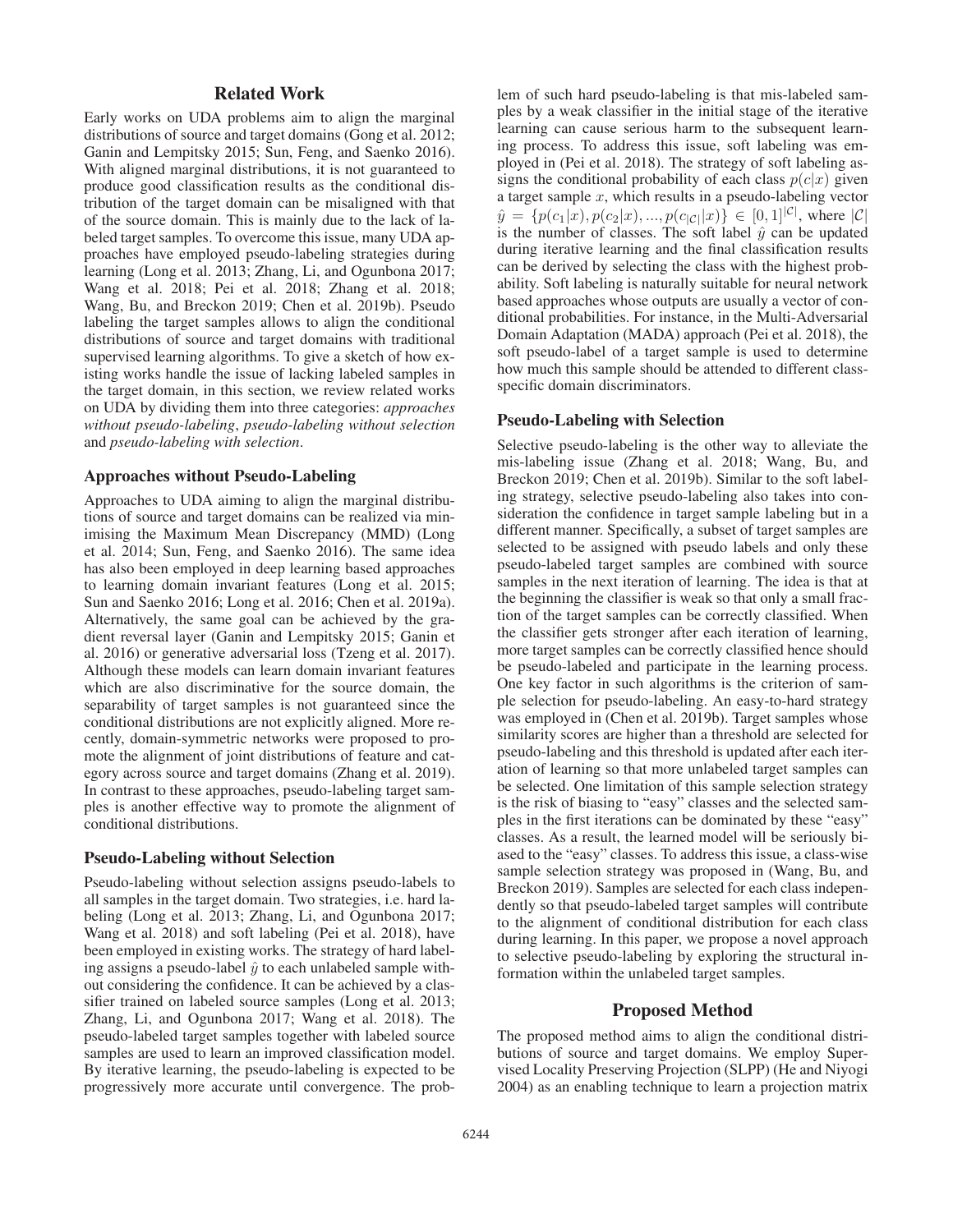

Figure 1: The framework of our proposed approach. (a) iterative learning process (b) pseudo-labeling via nearest class prototype (c) pseudo-labeling via structured prediction. The red and the blue colors are used for the target and source domains respectively.

**P** which maps samples from both domains into the same latent subspace. The learned subspace is expected to have favourable properties that projections of samples from the same class will be close to each other regardless of which domain they are from. In the subspace, a classifier such as nearest neighbour is used to classify unlabeled target samples. By combining both pseudo-labeled target samples and labeled source samples, the projection matrix **P** can be updated. As a result, an iterative learning process is employed to improve the projection learning and pseudo-labeling alternately as illustrated in Figure 1 (a).

Following (Wang, Bu, and Breckon 2019), we use the nearest class prototype (NCP) for pseudo-labeling. Source class prototypes are computed by averaging projections of source samples from the same class in the same space. Target samples can be pseudo-labeled by measuring the distances to these class prototypes (see Figure 1(b)). This method overlooks the intrinsic structural information in the target domain, resulting in sub-optimal pseudo-labeling results. Therefore, we explore the structural information underlying the target domain via clustering analysis (e.g., K-means). The clusters of target samples are matched with source classes via structured prediction (Zhang and Saligrama 2016; Wang and Chen 2017) so that target samples can be labeled collectively according to which cluster they belong to (see Figure 1 (c)). We calculate the distances of target samples to cluster centers as the criterion for selective pseudolabeling. The samples close to the cluster center are more likely to be selected for pseudo-labeling and participate in the projection learning in the next iteration of learning. In contrast to the existing sample selection strategies (Chen et al. 2019b; Wang, Bu, and Breckon 2019), the structured prediction based method tends to select samples far away from the source samples which enables a faster domain alignment. Moreover, since these two methods are intrinsically different from each other, a combination of two is expected to further benefit the learning process.

In the following subsections, we give the formulation of the problem, describe each component of the proposed method in detail and analyse the complexity of the algorithm.

# Problem Formulation

Given a labeled dataset  $\mathcal{D}^s = \{(\mathbf{x}_i^s, y_i^s)\}, i = 1, 2, ..., n_s$ <br>from the source domain  $S \mathbf{x}^s \in \mathbb{R}^d$  represents the feafrom the source domain S,  $x_i^s \in \mathbb{R}^d$  represents the feature vector of  $i$ -th labeled sample in the source domain,  $d$ is the feature dimension and  $y_i^s \in \mathcal{Y}^s$  denotes the corresponding label. UDA aims to classify an unlabeled data set  $\dot{\mathcal{D}}^t = \{x_i^t\}, i = 1, 2, ..., n_t$  from the target domain  $\mathcal{T}$ , where  $\mathbf{x}^t \in \mathbb{R}^d$  represents the feature vector in the target domain  $x_i^t \in \mathbb{R}^d$  represents the feature vector in the target domain. The target label space  $\mathcal{Y}^t$  is equal to the source label space  $\mathcal{Y}^s$ . It is assumed that both the labeled source domain data  $\mathcal{D}^s$  and the unlabeled target domain data  $\mathcal{D}^t$  are available for model learning.

#### Dimensionality Reduction

High dimensional features contain redundant information and thus result in unnecessary computation. We apply dimensionality reduction to the high dimensional deep features as the preprocessing. Principle Component Analysis (PCA) is selected in our work since it has been successfully used in other existing UDA approaches (Long et al. 2013; 2014). Feature vectors of samples from source and target domains are concatenated as a matrix  $X = [x_1^s \quad x_2^s \quad x_3^t \quad x_4^t] \in \mathbb{R}^{d \times n}$  where  $n = n_1 + n_4$ . The  $[x_1^s, ..., x_{n_s}^s, x_1^t, ..., x_{n_t}^t] \in \mathbb{R}^{d \times n}$ , where  $n = n_s + n_t$ . The centering matrix is denoted as  $H = I - \frac{1}{n}I$ , where 1 is an  $n \times n$  matrix of ones The objective of PCA is:  $n \times n$  matrix of ones. The objective of PCA is:

$$
\max_{\mathbf{V}^T \mathbf{V} = \mathbf{I}} tr(\mathbf{V}^T \mathbf{X} \mathbf{H} \mathbf{X}^T \mathbf{V})
$$
 (1)

where  $tr(\cdot)$  denotes the trace of a matrix.

The problem defined in Eq.(1) is equivalent to the following eigenvalue problem:

$$
\mathbf{X}\mathbf{H}\mathbf{X}^T\mathbf{v} = \phi\mathbf{v}.\tag{2}
$$

By solving the eigenvalue problem, we can have the PCA projection matrix  $\mathbf{V} = [\mathbf{v}_1, \dots, \mathbf{v}_{d_1}] \in \mathbb{R}^{d \times d_1}$  and the lowerdimensional features:

$$
\tilde{\mathbf{X}} = \mathbf{V}^T \mathbf{X} \tag{3}
$$

where  $\tilde{\mathbf{X}} \in \mathbb{R}^{d_1 \times n}$  and  $d_1 \leq d$  is the dimensionality of the feature space after applying PCA.

Since PCA is a linear feature transformation, L2 normalization is applied to each feature vector in **X** as  $\tilde{x} \leftarrow$  $\tilde{x}/||\tilde{x}||_2$ . The use of L2 normalization forces samples of both source and target domains distributed on the surface of the same hyper-sphere which helps to align data from different domains (Wang and Chen 2017). Our experimental results in this study also provide empirical evidence that such sample normalization is beneficial to superior performance.

#### Domain Alignment

The lower-dimensional feature space  $\tilde{\mathcal{X}}$  learned by PCA and sample normalisation exhibit favourable properties of domain alignment. However, it is learned in an unsupervised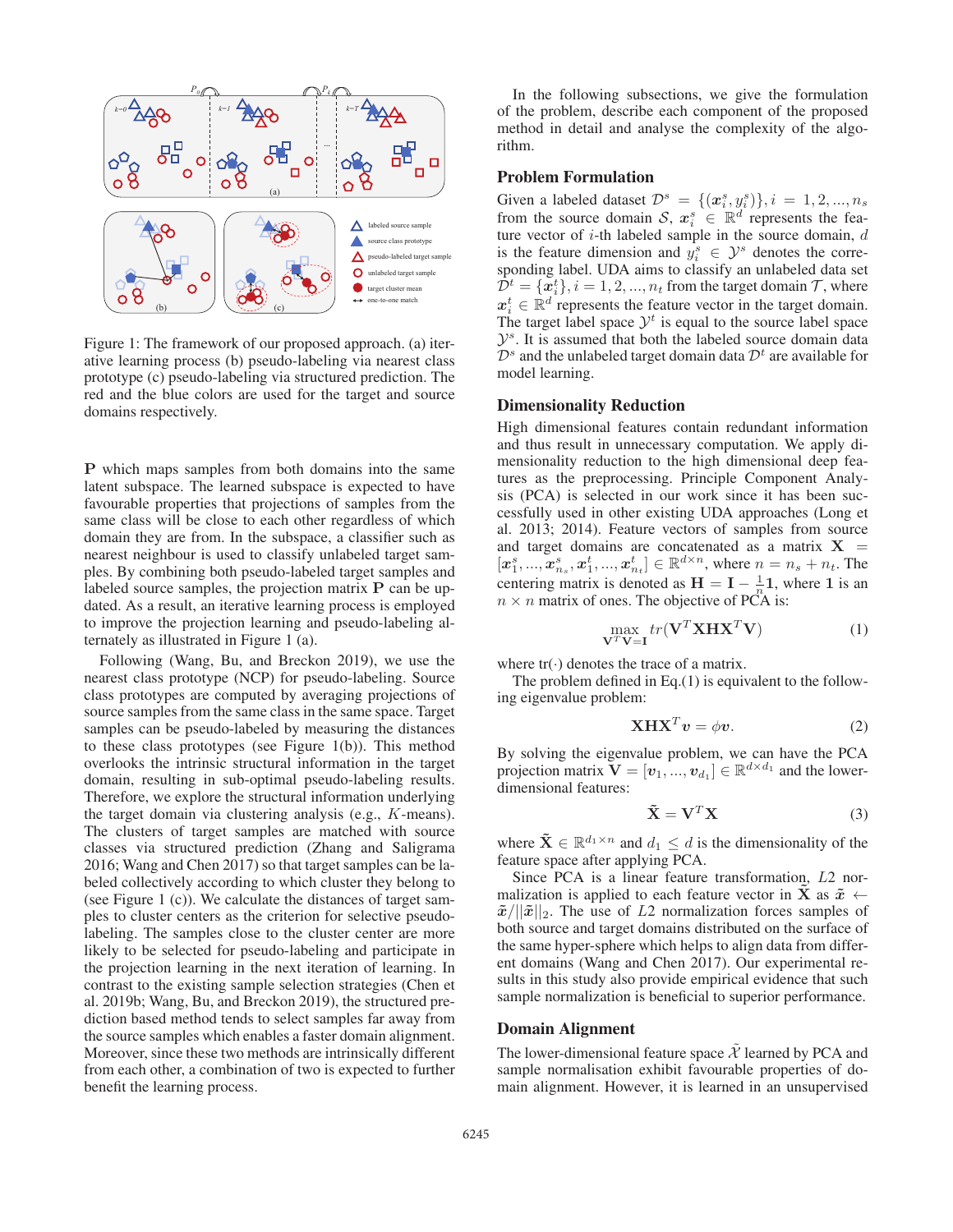manner and is thus not sufficiently discriminative. To promote the class-wise alignment of two domains, we use the supervised locality preserving projection (He and Niyogi 2004) as an enabling technique to learn a domain invariant yet discriminative subspace  $\mathcal Z$  from  $\mathcal X$ .

The objective of SLPP is to learn a projection matrix **P** by minimizing the following cost function :

$$
\min_{\mathbf{P}} \sum_{i,j} ||\mathbf{P}^T \tilde{\boldsymbol{x}}_i - \mathbf{P}^T \tilde{\boldsymbol{x}}_j||_2^2 \mathbf{M}_{ij},
$$
\n(4)

where  $P \in \mathbb{R}^{d_1 \times d_2}$  and  $d_2 \leq d_1$  is the dimensionality of the learned space;  $\tilde{x}_i$  is the *i*-th column of the labeled data matrix  $\tilde{\mathbf{X}}^l \in \mathbb{R}^{d_1 \times (n_s + n'_t)}$  and  $\tilde{\mathbf{X}}^l$  is a collection of  $n_s$  labeled source data and  $n'_t$  selected pseudo-labeled target data. The similarity matrix  $\mathbf{M} \in \mathbb{R}^{(n_s + n'_t) \times (n_s + n'_t)}$  is defined as follows:

$$
\mathbf{M}_{ij} = \begin{cases} 1, & y_i = y_j, \\ 0, & otherwise. \end{cases}
$$
 (5)  
The idea is that samples from the same class should be

projected close to each other in the subspace regardless of which domain they are originally from. Eq (5) is a simplified version of MMD matrices used in (Long et al. 2013; Zhang, Li, and Ogunbona 2017; Wang et al. 2018) where the domain differentiation is reserved while we try to promote the domain invariance. Our definition of similarity matrix in Eq (5) also differs from that in the original LPP formulation where local structure of the samples is considered by defining the similarity value  $M_{ij}$  based on the distance between  $\tilde{x}_i$  and  $\tilde{x}_j$ .

Following the treatment in (He and Niyogi 2004; Wang and Chen 2017), the objective can be rewritten as:

$$
\max_{\mathbf{P}} \frac{tr(\mathbf{P}^T \tilde{\mathbf{X}}^l \mathbf{D} \tilde{\mathbf{X}}^{lT} \mathbf{P})}{tr(\mathbf{P}^T (\tilde{\mathbf{X}}^l \mathbf{L} \tilde{\mathbf{X}}^{lT} + \mathbf{I}) \mathbf{P})}
$$
(6)

where  $\mathbf{L} = \mathbf{D} - \mathbf{M}$  is the laplacian matrix,  $\mathbf{D}$  is a diagonal matrix with  $\mathbf{D}_U = \sum_i \mathbf{M}_U$  and the regularization term nal matrix with  $\mathbf{D}_{ii} = \sum_j \mathbf{M}_{ij}$  and the regularization term<br>to  $(\mathbf{D}^T \mathbf{D})$  is added for panalizing autrema values in the grap  $tr(\mathbf{P}^T \mathbf{P})$  is added for penalizing extreme values in the projection matrix **P**.

The problem defined in Eq.(6) is equivalent to the following generalized eigenvalue problem:

$$
\tilde{\mathbf{X}}^{l} \mathbf{D} \tilde{\mathbf{X}}^{l} p = \lambda (\tilde{\mathbf{X}}^{l} \mathbf{L} \tilde{\mathbf{X}}^{l} + \mathbf{I}) p, \tag{7}
$$
  
solving the generalized eigenvalue problem gives the op-

timal solution  $P = [p_1, ..., p_{d_2}]$  where  $p_1, ..., p_{d_2}$  are the eigenvectors corresponding to the largest  $d_2$  eigenvalues.

Learning the projection matrix **P** for domain alignment requires labeled samples from both source and target domains. To get pseudo-labels of target samples for projection learning, we describe pseudo-labeling methods via nearest class prototype and structured prediction respectively in the following sub-sections.

# Pseudo-Labeling via Nearest Class Prototype (NCP)

Unlabeled target samples can be labeled in the learned subspace  $Z$  where the projections of source and target samples are computed by:

$$
\boldsymbol{z}^s = \mathbf{P}^T \tilde{\boldsymbol{x}}^s, \quad \boldsymbol{z}^t = \mathbf{P}^T \tilde{\boldsymbol{x}}^t. \tag{8}
$$

We sequentially apply centralisation (i.e. mean subtraction,  $z \leftarrow z - \bar{z}$ , where  $\bar{z}$  is the mean of all source and target sample projections) and L2 normalisation to *z* to promote the separability of different classes in the space  $\mathcal{Z}$ .

The class prototype for class  $y \in \mathcal{Y}$  is defined as the mean vector of the projected source samples whose labels are y, which can be computed by:

$$
\bar{z}_{y}^{s} = \frac{\sum_{i=1}^{n_{s}} z_{i}^{s} \delta(y, y_{i}^{s})}{\sum_{i=1}^{n_{s}} \delta(y, y_{i}^{s})},
$$
\n(9)

where  $\delta(y, y_i)=1$  if  $y = y_i$  and 0 otherwise. After applying L2 normalization to the class prototypes  $\vec{z}_{y}^{s}$ ,  $y = 1,...,|\mathcal{Y}|$ , where  $|\mathcal{Y}|$  denotes the number of classes, we can derive the where  $|y|$  denotes the number of classes, we can derive the conditional probability of a given target sample  $x<sup>t</sup>$  belonging to class  $y$ :

$$
p_1(y|\mathbf{x}^t) = \frac{\exp(-||\mathbf{z}^t - \bar{\mathbf{z}}_y^s||)}{\sum_{y=1}^{|\mathcal{Y}|} \exp(-||\mathbf{z}^t - \bar{\mathbf{z}}_y^s||)}.\tag{10}
$$

#### Pseudo-Labeling via Structured Prediction (SP)

Pseudo-labeling via nearest class prototype does not consider the intrinsic structure of the target samples which provides useful information for target samples classification. To explore such structure information, we employ structured prediction for pseudo-labeling. Specifically, we use K-means to generate  $|{\cal Y}|$  clusters over projection vectors  $z^t$ of all target samples. The cluster centers are initialised with class prototypes calculated by Eq. (9). Subsequently, we establish a one-to-one match between a cluster from the target domain and a class from the source domain so that the sum of distances of all the matched pairs of the cluster center and the class prototype is minimised. Let  $A \in \{0, 1\}^{|\mathcal{Y}| \times |\mathcal{Y}|}$ denote the one-to-one matching matrix where  $A_{ij} = 1$  indicates that the  $i$ -th target cluster is matched with the  $j$ -th source class. The optimisation problem can be formulated as follows:

$$
\min_{\mathbf{A}} \sum_{i=1}^{|\mathcal{Y}|} \sum_{j=1}^{|\mathcal{Y}|} \mathbf{A}_{ij} d(\bar{z}_i^t, \bar{z}_j^s)
$$
\n*s.t.*  $\forall i, \sum_j \mathbf{A}_{ij} = 1; \forall j, \sum_i \mathbf{A}_{ij} = 1,$  (11)

where  $\bar{z}_i^t$  denotes the *i*-th cluster center in the target domain. This problem can be efficiently solved by linear programming according to (Zhang and Saligrama 2016; Wang and Chen 2017).

Let  $\bar{z}_y^t$  denote the cluster center corresponding to the class  $y$ , similar to Eq. (10), we can calculate the conditional probability of a given target sample  $x^t$  belonging to class y:

$$
p_2(y|\bm{x}^t) = \frac{\exp(-||\bm{z}^t - \bar{\bm{z}}_y^t||)}{\sum_{y=1}^{|\mathcal{Y}|} \exp(-||\bm{z}^t - \bar{\bm{z}}_y^t||)}.
$$
 (12)

# Iterative Learning with Selective Pseudo-Labeling (SPL)

We use an iterative learning strategy to learn the projection matrix **P** for domain alignment and improved pseudolabeling for target samples alternately. Although either of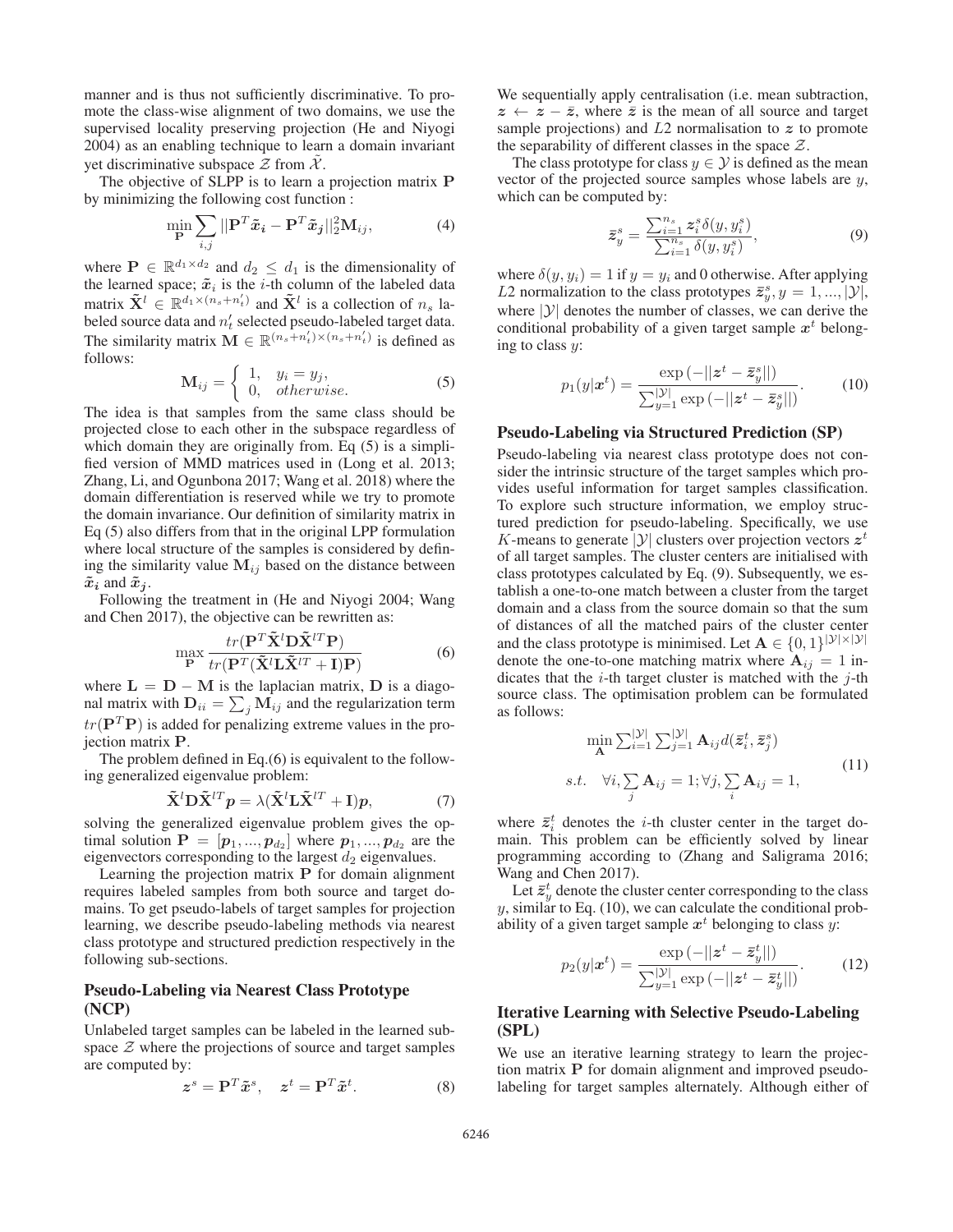Algorithm 1 Unsupervised Domain Adaptation Using Selective Pseudo-Labeling

- **Input:** Labeled source data set  $\mathcal{D}^s = \{(\mathbf{x}_i^s, y_i^s)\}, i =$ <br>  $\begin{bmatrix} 1 & 2 \end{bmatrix}$  and unlabeled target data set  $\mathcal{D}^t = \{x_i^t\}$   $i =$ 
	- 1, 2, ...,  $n_s$  and unlabeled target data set  $\mathcal{D}^t = \{x_i^t\}$ ,  $i = 1, 2, ..., n_s$  dimensionality of PCA and SLPP subspace  $1, 2, \ldots, n_t$ , dimensionality of PCA and SLPP subspace
	- $d_1$  and  $d_2$ , number of iteration T.
- **Output:** The projection matrix **P** and predicted labels  $\{\hat{y}^t\}$  for target samples for target samples.
- 1: Initialize  $k = 0$ ;
- 2: Dimensionality reduction by Eq. (3);
- 3: Learn the projection  $P_0$  using only source data  $\mathcal{D}^s$ ;
- 4: Assign pseudo labels for all target data using Eq. (14);
- 5: while  $k < T$  do
- 6:  $k \leftarrow k + 1;$ <br>7: Select a sub
- Select a subset of pseudo-labeled target data  $S_k \in$  $\hat{\mathcal{D}}^t$ ;
- 8: Learn  $P_k$  using  $\mathcal{D}^s$  and  $\mathcal{S}_k$ ;
- 9: Update pseudo labels for all target data using Eq.(14).
- 10: end while

the two pseudo-labeling methods described above is able to provide useful pseudo-labeled target samples for projection learning in the next iteration, they are intrinsically different. Pseudo-labeling via nearest class prototype tends to output high probability to the samples close to the source data, whilst structured prediction is confident in samples close to the cluster center in the target domain regardless how far they are from the source domain. We advocate to take advantage of the complementarity of these two methods via a simple combination of Eq. $(10)$  and Eq. $(12)$  as follows:

$$
p(y|\boldsymbol{x}^t) = \max\{p_1(y|\boldsymbol{x}^t), p_2(y|\boldsymbol{x}^t)\}.
$$
 (13)

 $p(y|x^t) = \max\{p_1(y|x^t), p_2(y|x^t)\}.$  (13)<br>As a result, the pseudo-label of a given target sample  $x^t$  can be predicted by:

$$
\hat{y}^t = \underset{y \in \mathcal{Y}}{\arg \max} \, p(y | \mathbf{x}^t). \tag{14}
$$

Now we have pseudo labels for all the target samples as well as the probability of these pseudo labels, denoted as a set of triplets  $\hat{\mathcal{D}}^t = \{(\mathbf{x}_i^t, \hat{y}_i^t, p(\hat{y}_i^t | \mathbf{x}_i^t))\}, i = 1, ..., n_t$ .<br>Instead of using all the nseudo-labeled target

Instead of using all the pseudo-labeled target samples for the projection learning, we progressively select a subset  $S_k \subseteq \hat{\mathcal{D}}^t$  containing  $kn_t/T$  target samples in the k-th iteration, where  $T$  is the number of iterations of the learning process. One straight forward strategy is to select top  $kn_t/T$  samples with highest probabilities from  $\hat{\mathcal{D}}^t$ . However, this strategy has a risk of only selecting samples from specific classes while overlooking the other classes. To avoid this, we do the class-wise selection so that target samples pseudo-labeled as each class have the same opportunity to be selected. Specifically, for each class  $c \in \mathcal{Y}$ , we first pick out  $n_t^c$  target samples pseudo-labeled as class c from which we select top  $kn_t^c/T$  high-probability samples to form  $S_k$ . The overall algorithm is summarized in Algorithm 1.

## Computational Complexity

We analyse the computation complexity of our learning algorithm. The complexity of PCA is  $\mathcal{O}(dn^2 + d^3)$ . The com-

plexity of SLPP is  $O(2d_1n^2 + d_1^3)$  which is repeated for T<br>times and leads to approximately  $O(T(2d_1n^2 + d_2^3))$ . Since times and leads to approximately  $\mathcal{O}(T(2d_1n^2 + d_1^3))$ . Since<br>the iterative learning contributes the most to the computation the iterative learning contributes the most to the computation cost, a small value of  $d_1 < d$  can make the learning process more efficient when  $n$  is not too big.

## Experiments and Results

In this section, we describe our experiments on four commonly used domain adaptation datasets (i.e. Office+Caltech (Gong et al. 2012), Office31 (Saenko et al. 2010), ImageCLEF-DA (Caputo et al. 2014) and Office-Home (Venkateswara et al. 2017)). Our approach is firstly compared with state-of-the-art UDA approaches to evaluate its effectiveness. An ablation study is conducted to demonstrate the effects of different components and hyper-parameters in our approach. Finally, we investigate how different hyperparameters affect the performance.

#### **Datasets**

Office+Caltech (Gong et al. 2012) consists of four domains: Amazon (A, images downloaded from online merchants), Webcam (W, low-resolution images by a web camera), DSLR (D, high-resolution images by a digital SLR camera) and Caltech-256 (C). Ten common classes from all four domains are used: backpack, bike, calculator, headphone, computer-keyboard, laptop-101, computer-monitor, computer-mouse, coffee-mug, and video-projector. There are 2533 images in total with 8 to 151 images per category per domain. Office31 (Saenko et al. 2010) consists of three domains: Amazon (A), Webcam (W) and DSLR (D). There are 31 common classes for all three domains containing 4,110 images in total. ImageCLEF-DA (Caputo et al. 2014) consists of four domains. We follow the existing works (Zhang et al. 2019) using three of them in our experiments: Caltech-256 (C), ImageNet ILSVRC 2012 (I), and Pascal VOC 2012 (P). There are 12 classes and 50 images for each class in each domain. Office-Home (Venkateswara et al. 2017) is another dataset recently released for evaluation of domain adaptation algorithms. It consists of four different domains: Artistic images (A), Clipart (C), Product images (P) and Real-World images (R). There are 65 object classes in each domain with a total number of 15,588 images.

## Experimental Setting

The algorithm is implemented in Matlab<sup>1</sup>. We use the deep features commonly used in existing works for a fair comparison with the state of the arts. As a result, the Decaf6 (Donahue et al. 2014) features (activations of the 6*th* fully connected layer of a convolutional neural network trained on ImageNet,  $d = 4096$ ) are used for the Office-Caltech dataset. For the other three datasets, ResNet50 (He et al. 2016) has been commonly used to extract features or as the backbone of deep models in the literature, hence we

<sup>&</sup>lt;sup>1</sup>Code is available: https://github.com/hellowangqian/domainadaptation-capls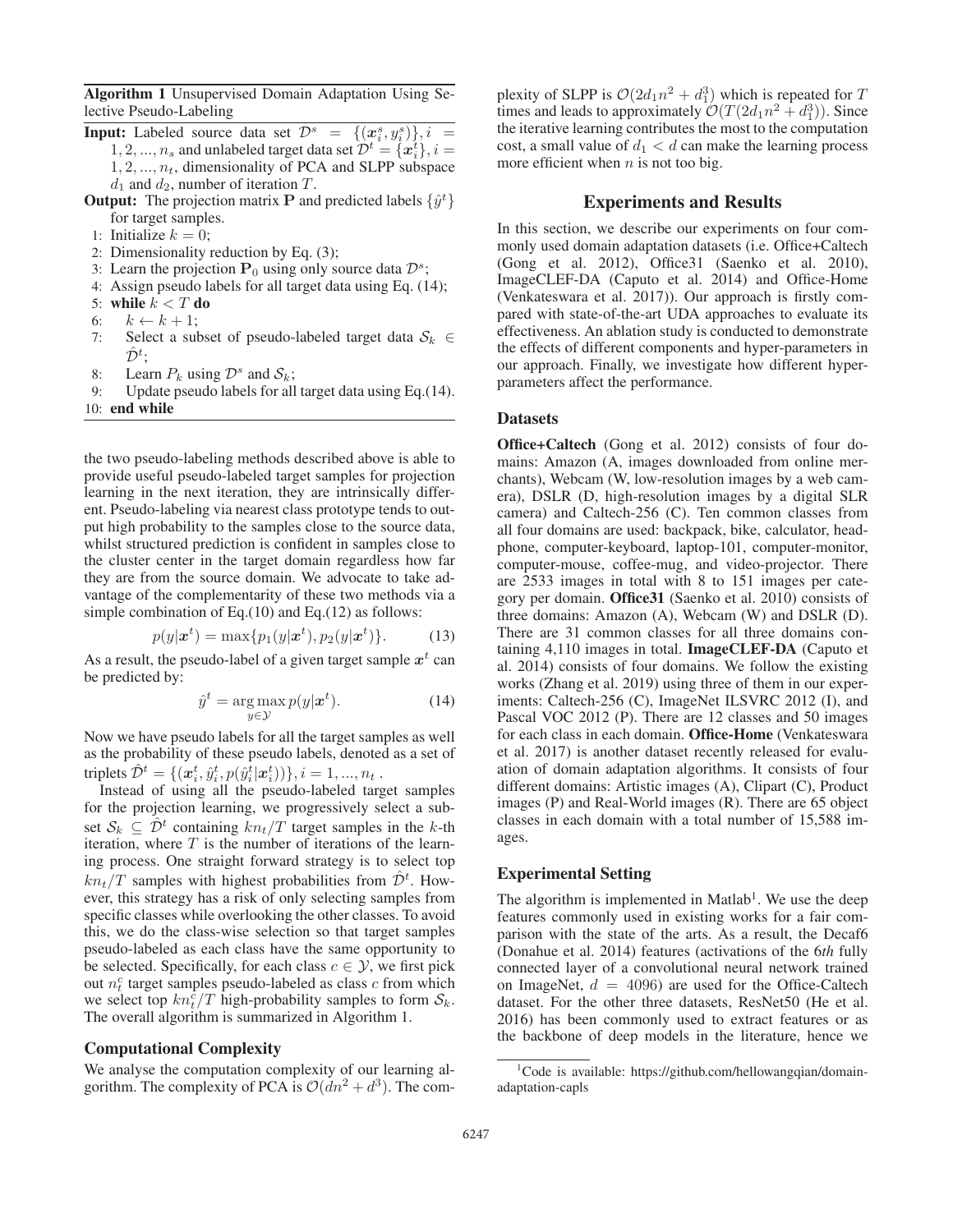Table 1: Classification Accuracy (%) on Office-Caltech dataset using Decaf6 features. Each column displays the results of a pair of source  $\rightarrow$  target setting.

| Method                             | ′ →  | ۰W   |      | $\rightarrow$ ( | $A \rightarrow W$ | $A \rightarrow D$ | $W \rightarrow C$ | $W \rightarrow A$ | $W \rightarrow D$ |      | $D\rightarrow A$ | $D \rightarrow W$ | Average |
|------------------------------------|------|------|------|-----------------|-------------------|-------------------|-------------------|-------------------|-------------------|------|------------------|-------------------|---------|
| DDC(Tzeng et al. 2014)             | 91.9 | 85.4 | 88.8 | 85.0            | 86.1              | 89.0              | 78.0              | 84.9              | 100.0             | 81.i | 89.5             | 98.2              | 88.2    |
| DAN(Long et al. 2015)              | 92.0 | 90.6 | 89.3 | 84.1            | 91.8              | 91.7              | 81.2              | 92.1              | 100.0             | 80.3 | 90.0             | 98.5              | 90.1    |
| DCORAL(Sun and Saenko 2016)        | 92.4 | 91.1 | 91.4 | 84.7            |                   | -                 | 79.3              |                   |                   | 82.8 |                  |                   |         |
| CORAL(Sun, Feng, and Saenko 2017)  | 92.0 | 80.0 | 84.7 | 83.2            | 74.6              | 84.               | 75.5              | 81.2              | 100.0             | 76.8 | 85.5             | 99.3              | 84.7    |
| SCA(Ghifary et al. 2016)           | 89.5 | 85.4 | 87.9 | 78.8            | 75.9              | 85.4              | 74.8              | 86.1              | 100.0             | 78.1 | 90.0             | 98.6              | 85.9    |
| JGSA(Zhang, Li, and Ogunbona 2017) | 91.4 | 86.8 | 93.6 | 84.9            | 81.0              | 88.5              | 85.0              | 90.7              | 100.0             | 86.2 | 92.0             | 99.7              | 90.0    |
| MEDA(Wang et al. 2018)             | 93.4 | 95.6 | 91.1 | 87.4            | 88.1              | 88.i              | 93.2              | 99.4              | 99.4              | 87.5 | 93.2             | 97.6              | 92.8    |
| CAPLS (Wang, Bu, and Breckon 2019) | 90.8 | 85.4 | 95.5 | 86.1            | 87.1              | 94.9              | 88.2              | 92.3              | 100.0             | 88.8 | 93.0             | 100.0             | 91.8    |
| SPL (Ours)                         | 92.7 | 93.2 | 98.7 | 87.4            | 95.3              | 89.2              | 87.0              | 92.0              | 100.0             | 88.6 | 92.9             | 98.6              | 93.0    |

Table 2: Classification Accuracy (%) on Office31 dataset using either ResNet50 features or ResNet50 based deep models. Method A→W D→W W→D A→D D→A W→A Avg

| Method                             | $A \rightarrow W$ | $D \rightarrow W$ | $W \rightarrow D$ | $A \rightarrow D$ | $D \rightarrow A$ | $W \rightarrow A$ | Avg  |
|------------------------------------|-------------------|-------------------|-------------------|-------------------|-------------------|-------------------|------|
| RTN(Long et al. 2016)              | 84.5              | 96.8              | 99.4              | 77.5              | 66.2              | 64.8              | 81.6 |
| MADA(Pei et al. 2018)              | 90.0              | 97.4              | 99.6              | 87.8              | 70.3              | 66.4              | 85.2 |
| GTA (Sankaranarayanan et al. 2018) | 89.5              | 97.9              | 99.8              | 87.7              | 72.8              | 71.4              | 86.5 |
| iCAN(Zhang et al. 2018)            | 92.5              | 98.8              | 100.0             | 90.1              | 72.1              | 69.9              | 87.2 |
| CDAN-E(Long et al. 2018)           | 94.1              | 98.6              | 100.0             | 92.9              | 71.0              | 69.3              | 87.7 |
| JDDA(Chen et al. 2019a)            | 82.6              | 95.2              | 99.7              | 79.8              | 57.4              | 66.7              | 80.2 |
| SymNets(Zhang et al. 2019)         | 90.8              | 98.8              | 100.0             | 93.9              | 74.6              | 72.5              | 88.4 |
| TADA (Wang et al. 2019)            | 94.3              | 98.7              | 99.8              | 91.6              | 72.9              | 73.0              | 88.4 |
| MEDA(Wang et al. 2018)             | 86.2              | 97.2              | 99.4              | 85.3              | 72.4              | 74.0              | 85.7 |
| CAPLS (Wang, Bu, and Breckon 2019) | 90.6              | 98.6              | 99.6              | 88.6              | 75.4              | 76.3              | 88.2 |
| SPL (Ours)                         | 92.7              | 98.7              | 99.8              | 93.0              | 76.4              | 76.8              | 89.6 |

Table 3: Classification Accuracy (%) on ImageCLEF-DA dataset using either ResNet50 features or ResNet50 based deep models.

| Method                     | $I \rightarrow P$ | $P \rightarrow I$ | $I \rightarrow C$ | $C \rightarrow I$ | $C \rightarrow P$ | $P \rightarrow C$ | Avg  |
|----------------------------|-------------------|-------------------|-------------------|-------------------|-------------------|-------------------|------|
| RTN(Long et al. 2016)      | 75.6              | 86.8              | 95.3              | 86.9              | 72.7              | 92.2              | 84.9 |
| MADA(Pei et al. 2018)      | 75.0              | 879               | 96.0              | 88.8              | 75.2              | 92.2              | 85.8 |
| iCAN(Zhang et al. 2018)    | 79.5              | 89.7              | 94.7              | 89.9              | 78.5              | 92.0              | 87.4 |
| CDAN-E(Long et al. 2018)   | 77.7              | 90.7              | 97.7              | 91.3              | 74.2              | 94.3              | 87.7 |
| SymNets(Zhang et al. 2019) | 80.2              | 93.6              | 97.0              | 93.4              | 78.7              | 96.4              | 89.9 |
| MEDA(Wang et al. 2018)     | 79.7              | 92.5              | 95.7              | 92.2              | 78.5              | 95.5              | 89.0 |
| SPL (Ours)                 | 78.3              | 94.5              | 96.7              | 95.7              | 80.5              | 96.3              | 90.3 |

use ResNet50 features ( $d = 2048$ ) in our experiments. Although a small dimensionality of the PCA space  $d_1$  is preferred for less computation, it can cause information loss for a dataset with a large number of classes (e.g., Office-Home). To trade off, we set the values of  $d_1$  based on the number of classes in the dataset which results in  $d_1 = 128, 512, 128$ and 1024 for Office-Caltech, Office-31, ImageCLEF-DA and Office-Home respectively. For the dimensionality of the space learned by SLPP, we set  $d_2 = 128$  uniformly for all datasets. The number of iterations  $T$  is set to 10 in all experiments unless otherwise specified.

#### Comparison with State-of-the-Art Approaches

We compare our approach with the state of the arts including those based on deep features (extracted using deep models such as ResNet50 pre-trained on ImageNet) and deep learning models. The classification accuracy of our approaches and the comparative ones are shown in Tables 1-4 in terms of each combination of "source"  $\rightarrow$  "target" domains and the average accuracy over all different combinations. In each table, the results of deep learning based models are listed on the top followed by deep feature based methods including ours. Our approach is denoted as SPL (Selective Pseudo-Labeling). We use bold and underlined fonts to indicate the

best and the second best results respectively in each setting.

From Tables 1-4 we can see that our proposed approach with the combination of two different pseudo-labeling methods achieves the highest average accuracy (see the last column of each table) consistently on four datasets. Specifically, our proposed SPL achieves an average accuracy of 93.0% on the Office-Caltech dataset (Table 1), slightly better than MEDA (Wang et al. 2018) which has an average accuracy of 92.8%. On the Office31 dataset (Table 2), SPL achieves the best or the second-best performance in five out of six tasks and the best average performance of 89.6% while the second-highest average accuracy (88.4%) was achieved by the deep learning based approaches Sym-Nets (Zhang et al. 2019) and (Wang et al. 2019). On the ImageCLEF-DA dataset (Table 3), the proposed SPL approach performs the best or the second-best in four out of six tasks and ranks the first with the average accuracy of 90.5% followed by the deep learning model SymNets (Zhang et al. 2019, 89.9%) and deep feature based model MEDA (Wang et al. 2018, 89.0%). On the Office-Home dataset (Table 4, again, our approach SPL outperforms all state-of-the-art models with an average accuracy of 71.0% against 70.6% by CAPLS (Wang, Bu, and Breckon 2019) and 67.6% by SymNets (Zhang et al. 2019) and TADA (Wang et al. 2019).

In summary, our selective pseudo-labeling approach can outperform both deep learning models and traditional feature transformation approaches on four commonly used datasets for UDA.

#### Ablation Study

We conduct an ablation study to analyse how different components of our work contribute to the final performance. To this end, we investigate different combinations of four components: pseudo-labeling (PL), sample selection (S) for pseudo-labeling, nearest class prototype (NCP) and structured prediction (SP). We report the average classification accuracy on four datasets in Table 5. It can be observed that methods with pseudo-labeling outperform those without pseudo-labeling and the use of selective pseudo-labeling further improves the performance significantly on all datasets. In terms of the pseudo-labeling strategy, structured prediction (SP) outperforms nearest class prototype (NCP) consistently while the combination of these two can further improve the accuracy marginally.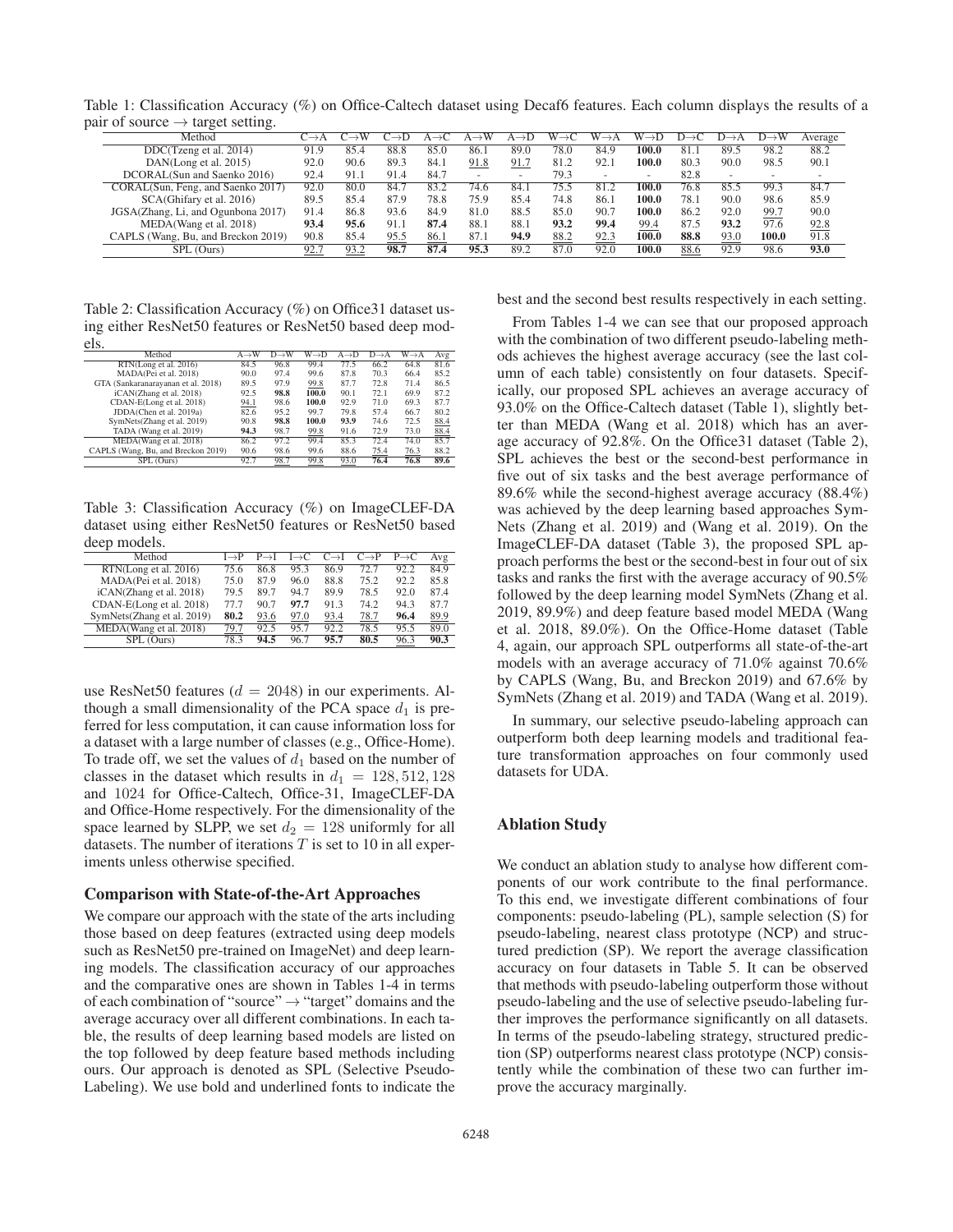Table 4: Classification Accuracy (%) on Office-Home dataset using either ResNet50 features or ResNet50 based deep models.

| Method                             |      | $\mathbf{A} \rightarrow$ |      |      | $C\rightarrow P$ | $C\rightarrow R$ | $P \rightarrow A$ | $P \rightarrow C$ | $P\rightarrow R$ | $R \rightarrow A$ |      | $R \rightarrow P$ | Average |
|------------------------------------|------|--------------------------|------|------|------------------|------------------|-------------------|-------------------|------------------|-------------------|------|-------------------|---------|
| JAN(Long et al. 2017)              | 45.9 | 61.2                     | 68.9 | 50.4 | 59.1             | 61.0             | 45.8              | 43.4              | 70.3             | 63.9              | 52.4 | 76.8              | 58.3    |
| CDAN-E (Long et al. 2018)          | 50.7 | 70.6                     | 76.0 | 57.6 | 70.0             | 70.0             | 57.4              | 50.9              |                  | 70.9              | 56.7 | 81.6              | 65.8    |
| SymNets (Zhang et al. 2019)        | 47.7 | 72.9                     | 78.5 | 64.2 |                  | 74.2             | 64.2              | 48.8              | 79.5             | 74.5              | 52.6 | 82.7              | 67.6    |
| TADA (Wang et al. 2019)            | 53.1 | 72.3                     | 77.2 | 59.  | 71.2             | 72.1             | 59.7              | 53.1              | 78.4             | 72.4              | 60.0 | 82.9              | 67.6    |
| MEDA(Wang et al. 2018)             | 54.6 | 75.2                     | 77.0 | 56.5 | 72.8             | 72.3             | 59.0              | 51.9              | 78.2             | 67.7              | 57.2 | 81.8              | 67.0    |
| CAPLS (Wang, Bu, and Breckon 2019) | 56.2 | 78.3                     | 80.2 | 66.0 | 75.4             | 78.4             | 66.4              | 53.2              | 81.1             | 71.6              | 56.1 | 84.3              | 70.6    |
| SPL (Ours)                         | 54.5 | 77.8                     | 81.9 | 65.  | 78.0             | 81.1             | 66.0              |                   | 82.8             | 69.9              | 55.3 | 86.0              | 71.0    |



Figure 2: The effect of hyper-parameters (i.e. the dimensionality of PCA space  $d_1$ , the dimensionality of SLPP sapce  $d_2$  and the number of iterations T).

Table 5: Results of ablation study.

|              | Method |    | Office-Caltech | Office31 | ImageCLEF-DA | Office-Home |
|--------------|--------|----|----------------|----------|--------------|-------------|
| PL           | NCP    | SP |                |          |              |             |
|              |        |    | 81.8           | 82.0     | 86.2         | 63.9        |
| Х            |        |    | 90.3           | 87.5     | 89.5         | 68.0        |
| Х            |        |    | 90.7           | 87.6     | 89.4         | 68.1        |
|              |        |    | 85.5           | 83.7     | 86.9         | 66.2        |
| $\checkmark$ |        |    | 91.9           | 88.0     | 90.0         | 68.9        |
| ✓            |        |    | 92.0           | 88.0     | 90.0         | 69.0        |
|              |        |    | 90.8           | 87.8     | 89.0         | 70.8        |
|              |        |    | 93.0           | 89.5     | 90.2         | 71.0        |
|              |        |    | 93.0           | 89.6     | 90.3         | 71.0        |

# Effects of Hyper-parameters

Our approach has three hyper-parameters: the dimensionality of PCA space  $d_1$ , the dimensionality of SLPP space  $d_2$ and the number of iterations T. We investigate how each hyper-parameter affects the performance by setting it to a series of different values while fixing the other two. The results are shown in Figure 2 in which the average accuracy over all possible source-target pairs are reported for four datasets. As we can see, the datasets with more classes (e.g., Office31 and Office-Home) tend to large values of  $d_1$  while small values of  $d_1$  are beneficial to the datasets with fewer classes (e.g., Office-Caltech and ImageCLEF-DA). In terms of the dimensionality of SLPP space  $d_2$ , the performance does not change too much unless its value is less than the number of classes. The number of iterations  $T$  has nearly zero effect on the performance when it is greater than 2. To summarize, our approach is not sensitive to the hyper-parameters and performs comparably well if only  $d_2$  is set greater than the number of classes.

# **Conclusion**

We propose a novel selective pseudo-labeling approach to UDA by incorporating supervised subspace learning and structured prediction based pseudo-labeling into an iterative learning framework. The proposed approach outperforms other state-of-the-art methods on four benchmark datasets. The ablation study demonstrates the effectiveness of selective pseudo-labeling and structured prediction which can also be employed to train the deep learning models for UDA in the future work.

## References

Caputo, B.; Müller, H.; Martinez-Gomez, J.; Villegas, M.; Acar, B.; Patricia, N.; Marvasti, N.; Üsküdarlı, S.; Paredes, R.; Cazorla, M.; et al. 2014. Imageclef 2014: Overview and analysis of the results. In *International Conference of the Cross-Language Evaluation Forum for European Languages*, 192–211. Springer.

Chen, C.; Chen, Z.; Jiang, B.; and Jin, X. 2019a. Joint domain alignment and discriminative feature learning for unsupervised deep domain adaptation. In *AAAI Conference on Artificial Intelligence*.

Chen, C.; Xie, W.; Huang, W.; Rong, Y.; Ding, X.; Huang, Y.; Xu, T.; and Huang, J. 2019b. Progressive feature alignment for unsupervised domain adaptation. In *IEEE Conference on Computer Vision and Pattern Recognition*, 627–636.

Deng, J.; Dong, W.; Socher, R.; Li, L.-J.; Li, K.; and Fei-Fei, L. 2009. ImageNet: A large-scale hierarchical image